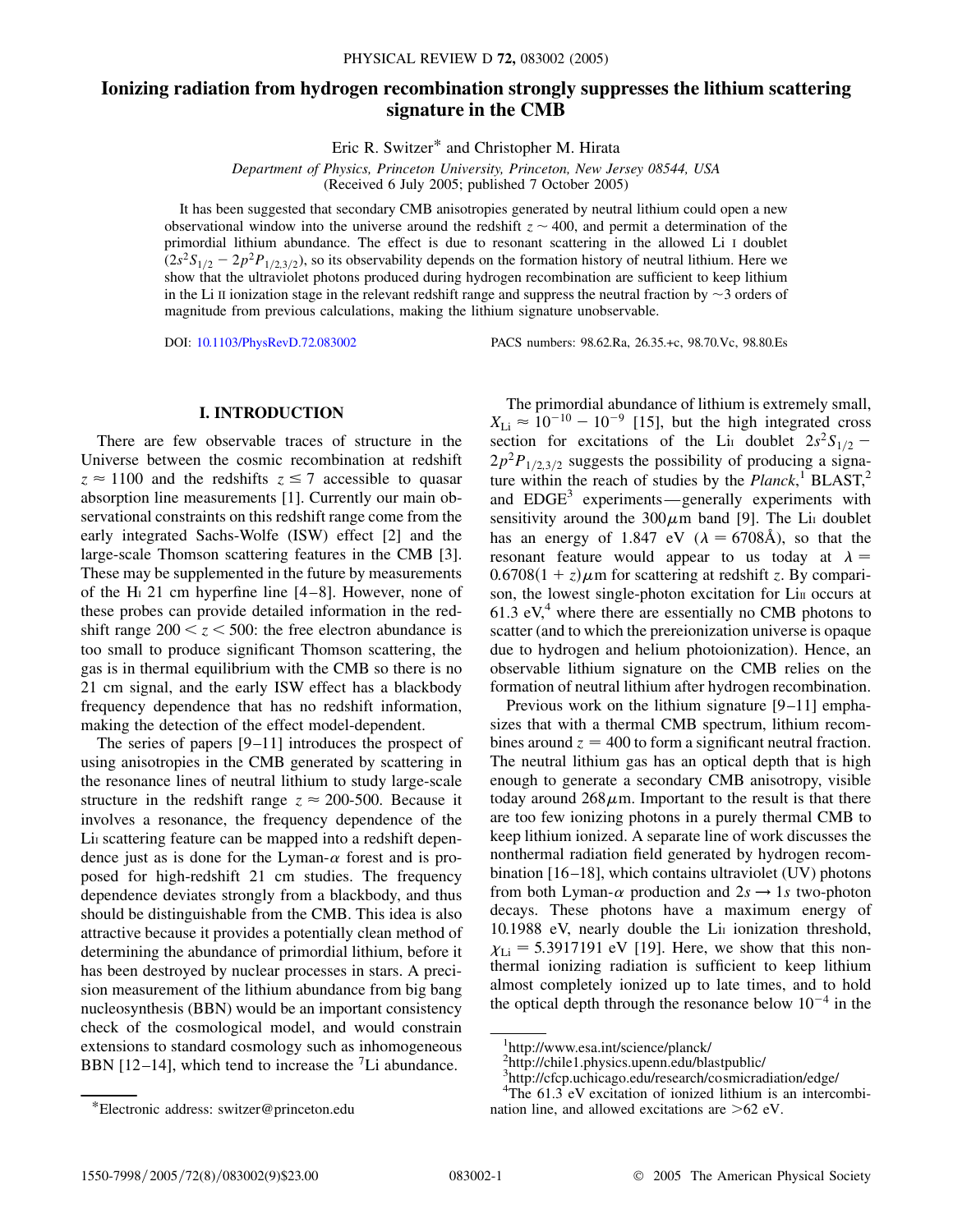#### ERIC R. SWITZER AND CHRISTOPHER M. HIRATA PHYSICAL REVIEW D **72,** 083002 (2005)

standard cosmology. This is significant both from the viewpoint of the secondary lithium anisotropy on the CMB, and more broadly, for lithium recombination and chemistry during this era  $[20-23]$ .

In this paper, we first calculate the spectral distortion in Sec. II, using the three-level approximation for hydrogen recombination. Section III then discusses the photoionization and recombination rates of lithium in the presence of the spectral distortion. In Sec. IV, we solve the rate equation for lithium's ionization history, and argue that it remains mostly ionized. Section Voutlines the significance this has for a lithium CMB signature. Finally, because this is a nonstandard use of the three-level approximation, we justify it subject to some possible concerns in Sec. VI, and sum up the main results in Sec. VII.

# **II. ATOMIC HYDROGEN SPECTRAL DISTORTIONS**

Neutral lithium cannot form if the radiation field contains a sufficient number of photons above the ionization threshold. This makes photoionization dependent on the details of high-energy tail of the photon distribution  $(E \geq$  $\chi_{\text{Li}}$ ), and the photoionization cross section above threshold. The cosmological radiation has nearly a blackbody distribution [24], except for a small population of nonthermal distortion photons from hydrogen recombination in the high-energy tail of the distribution  $[16-18]$ .

The most important sources of nonthermal radiation during hydrogen recombination are the HI two-photon transition (2*s*  $\rightarrow$  1*s*) and the H<sub>I</sub> Lyman- $\alpha$  transition (2*p*  $\rightarrow$ 1*s*). Very few distortion photons are produced in the higher-order Lyman lines because such photons are efficiently destroyed by absorption followed by decay to an excited state of HI. Also, the Balmer, Paschen, etc. lines of HI, as well as nearly all of the photons produced by direct recombination to H<sub>I</sub> excited states have energies below 5.39 eV, and so cannot ionize Li<sub>I</sub>. The populations of the 2*s* and 2*p* states are expected to vary out of equilibrium at late times. The bearing this has on the formation history of neutral lithium is discussed in Sec. VI.

We will see that the nonthermal photons from  $n = 2 \rightarrow$ 1 decays of H<sub>I</sub> have an abundance of  $10^{-9}$  relative to the peak of the thermal distribution, but exceed the CMB photon population above the ionization threshold of lithium [17], on the high-energy tail of the CMB. The ionizing radiation from these decays must be included in a calculation of lithium's ionization history.

A natural quantity to track is the number of photons per hydrogen, per log-energy. Written in terms of the phase space density  $\mathcal N$  and specific intensity  $J_{\nu}$ ,

$$
r \equiv \left[\frac{\text{photons}}{\text{hydrogen} \cdot \text{ln}(E)}\right] = \frac{8\pi E^3}{h^3 c^3 n_H} \mathcal{N} = \frac{4\pi}{h c n_H} J_{\nu}, \quad (1)
$$

where  $n_H$  is the hydrogen number density and *h* and *c* are Planck's constant and the speed of light, respectively. This choice also has the advantage that it is conserved along a trajectory, unlike  $J_{\nu}$ . The photon number densities and baryon number densities both dilute by  $(1 + z)^3$ . With these units, the high-energy Wien tail of the blackbody distribution scales as,

$$
r(E, z) \approx \frac{8\pi E^3}{h^3 c^3 n_H} e^{-E/(kT_r)}.
$$
 (2)

(After  $z \approx 200$ , matter and radiation are decoupled, so their thermal histories depart and must be tracked separately as a radiation temperature  $T_r$ , and matter temperature  $T_m$ .) From the integral over the asymptotic distribution, there are  $\approx 80$  photons capable of ionizing lithium, per lithium atom at  $z = 500$ , and only  $\approx$  $1 \times 10^{-11}$  at  $z = 300$  from the thermal distribution. Purely thermal CMB radiation is not enough to keep lithium ionized after  $z = 400$ , but the distortion extends to much higher energies.

We find the distortion by calculating the rates of twophoton and Lyman- $\alpha$  decays, and transport the spectrum of photons that is generated from reactions of these rates and the known emission profiles. The method works *post-facto* because it takes the ionization history of hydrogen and its derivatives, and then calculates the radiation field. Ideally, the evolution of the radiation field would be included in the recombination calculation, self-consistently, rather than computed later. Results from a recombination calculation with a self-consistent radiation field are expected to be different at the percent level because of feedback and other effects [25]. Here, we want to determine whether lithium remains ionized, and do not need anything so nuanced.

Assuming that only the two  $n = 2$  decays of hydrogen to its ground state contribute to the distortion, all the rate information can be extracted from the total hydrogen recombination rate in the three-level approximation [16,25],

$$
\frac{dx_e}{dz} = \frac{x_e^2 n_H \alpha_H - \beta_H (1 - x_e) e^{-E_{Ly\alpha}/(kT_m)}}{(1 + z)H(z)}
$$

$$
\times \frac{\Lambda_{2\gamma} + 1/(Kn_H(1 - x_e))}{\Lambda_{2\gamma} + \beta_H + 1/(Kn_H(1 - x_e))},
$$
(3)

where  $x_e$  is the fraction of electrons relative to hydrogen,  $\alpha_H$  is the case B recombination rate of hydrogen,  $\beta_H$  is the effective case B photoionization rate,

$$
\beta_H = \alpha_H e^{-\chi_{2s}/(kT)} \frac{(2\pi m_e kT)^{3/2}}{h^3},\tag{4}
$$

 $\Lambda_{2\gamma}$  is the 2*s*  $\rightarrow$  1*s* two-photon decay rate,  $\chi_{2s}$  the ionization energy from the 2*s* state, and  $K = \lambda_{Ly\alpha}^3/[8\pi H(z)]$  is the Peebles inverse resonance escape rate from the Lyman- $\alpha$  line. The form of the three-level rate equation is suggestive: the term on the second line is the fraction of excited hydrogen atoms that make the transition  $2p \rightarrow 1s$ or  $2s \rightarrow 1s$ , relative to the atoms that are photoionized. The term in the numerator displays a two-photon piece and a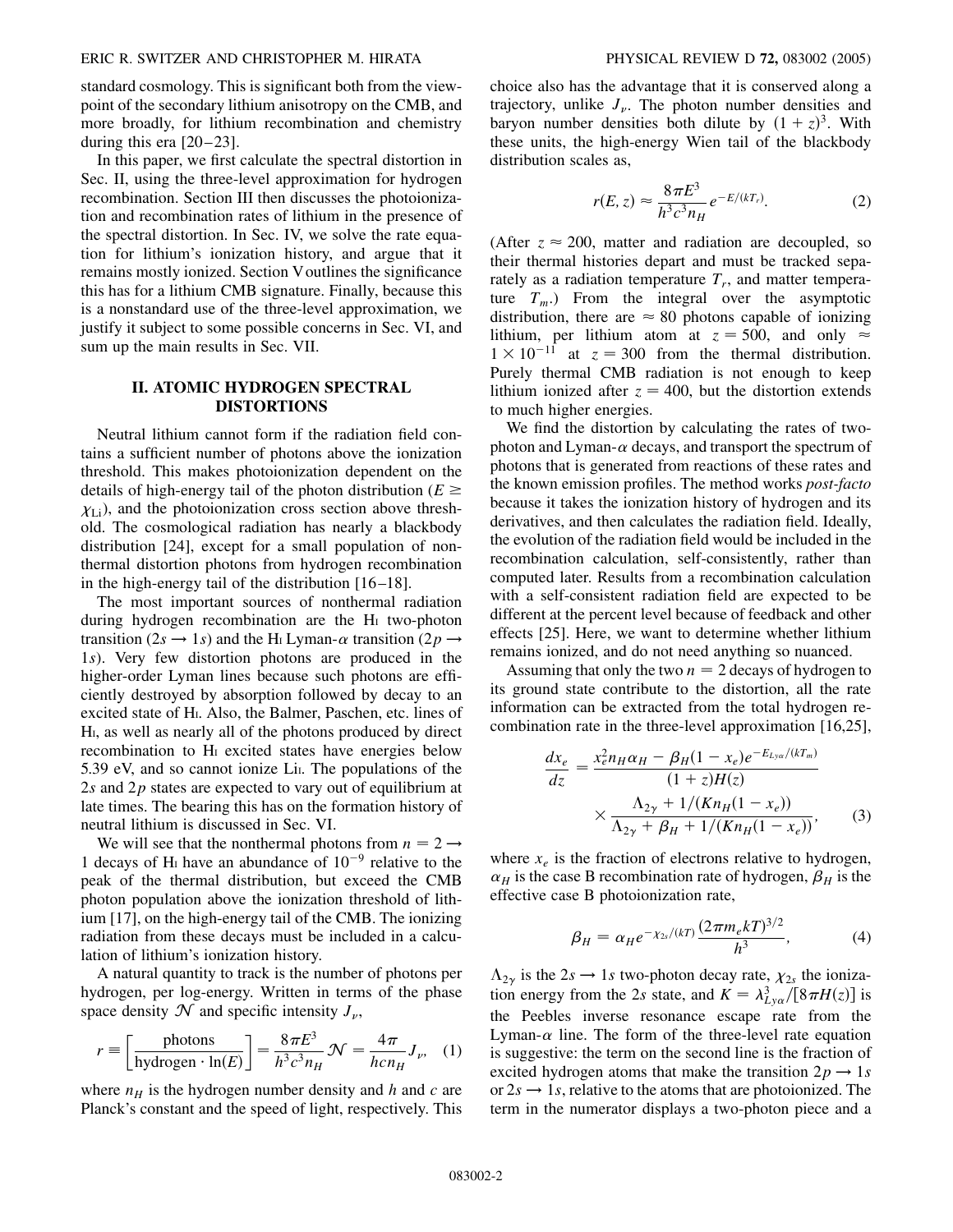Lyman- $\alpha$  piece, while the denominator also has a contribution from photoionization. This makes it easy to decouple the relative contributions of each process to the overall hydrogen recombination rate: call the fractional rate of change in *xe* during hydrogen recombination due to two-photon and Lyman- $\alpha$  transitions  $\left. \left( dx_e/dz \right) \right|_{2\gamma}$  and  $\left(dx_e/dz\right)|_{L^{\gamma}\alpha}$ , respectively.

The solutions to the three-level rate equation and evolution of the matter temperature are evaluated by recfast, developed in Seager *et al.* [25,26]. We have modified it to return the fractional rates,  $\left(dx_e/dz\right)|_{2\gamma}$  and  $\left(dx_e/dz\right)|_{L_y\alpha}$  as a function of *z*. Throughout, the calculations are based on the cosmology  $\Omega_m = 0.27$ ,  $\Omega_b = 0.046$ ,  $H_0 =$ 70 km s <sup>-1</sup>Mpc<sup>-1</sup>,  $T_{\text{CMB}} = 2.728$  K, and  $Y_{He} = 0.24$ .

To understand how photons generated during hydrogen recombination influence the ionization history of lithium, they must be transported to later redshifts. One complication is that resonances in molecules and ions such as  $H_2$ ,  $H_2^+$ ,  $H^-$ , HD, and LiH may have sufficient opacity to remove hydrogen recombination photons in transit as they redshift, softening the flux that ionizes lithium. So long as the optical depth between 5.4 eV and 10.2 eV per  $\ln(1 + z)$ ,  $n_H X_i c \sigma H^{-1}$ , is much less than unity, these can be neglected. Upper bounds on the abundances for these species are based on the maximum abundances from [22,23]. Molecular hydrogen is a particular concern because of its high abundance  $(X_{H_2} < 10^{-5}$  at low *z*). Yet, essentially all of distortion photons are quickly degraded to energies less than 10.2 eV during atomic hydrogen recombination, below the strong Lyman-Werner resonances at  $>$ 11.2 eV. HD is similar to H<sub>2</sub>, but has allowed dipole transitions. These are weak (comparing, e.g. [27,28]) and do not generate significant opacity. Upper bounds on the relevant remaining cross sections are,  $\sigma_{\text{H}_2^+}$  < 7.4  $\times$  $10^{-18}$  cm<sup>2</sup> [29,30],  $\sigma_{\text{H}^-}$  < 4.2 ×  $10^{-17}$  cm<sup>2</sup> [29,31],  $\sigma_{LiH}$  < 1.2 × 10<sup>-18</sup> cm<sup>2</sup> [32], resulting in negligible opacities.

Since Thomson scattering does not significantly change the photon energy at the redshifts of interest<sup>5</sup> and molecular absorption can be neglected, transport amounts to redshifting the emitted distributions. The set of distortion photons around some energy *E* is the sum over all photons which were produced at an earlier time  $(z_{em})$  with energy  $E_{\text{em}}$  which could have redshifted to the energy *E* by redshift *z*. This defines an integral along the line of sight of the contribution of a particular process to the radiation field,

$$
r_{\text{process}}(E) = \int_{z}^{z_{\text{end}}} dz_{\text{em}} E_{\text{em}} \phi(E_{\text{em}}) \frac{dx_e}{dz}(z_{\text{em}}) \Big|_{\text{process}}, \quad (5)
$$

where  $\phi(E_{em})$  is the emission profile of the process, evaluated at the energy of the radiation at redshift  $z_{\rm em}$  that will have redshifted down to an energy *E* by redshift *z*,  $E(z)_{\text{em}} = E(1 + z_{\text{em}})/(1 + z)$ . The combination of the profile and frequency suggests a new quantity:

$$
\psi(E_{\rm em}) = E_{\rm em} \phi(E_{\rm em}) = \left[ \frac{\text{photons}}{\text{decay} \cdot \ln(E_{\rm em})} \right].
$$
 (6)

The integral Eq. (5) along a line of sight is equivalent to an integral over energy under the change of variables:

$$
E_{\rm em} = E \frac{(1 + z_{\rm em})}{(1 + z)} \Rightarrow dz_{\rm em} = (1 + z_{\rm em}) \frac{dE_{\rm em}}{E_{\rm em}}.\tag{7}
$$

The integral along the line of sight adds contributions from increasingly higher redshifts, with higher emission energies *E*em. Because the emission profile is the same as time goes on, this is equivalent to adding up different contributions over the profile evaluated at progressively higher energies. The change of variables amounts to converting this indirect way of summing over redshifts into a direct, convenient sum of the profile and rates over energy,

$$
r_{2\gamma}(E) = \int_{E}^{E_{Ly\alpha}} (1 + z_{\rm em}) \frac{dE'}{E'} \psi_{2\gamma}(E') \frac{dx_e}{dz} (z_{\rm em}(E')) \Big|_{2\gamma}.
$$
\n(8)

Here,  $z_{\rm em}$  is the redshift at which light was emitted with energy  $E_{\text{em}}$  that will redshift to energy  $E$  at some later redshift *z*,

$$
z_{\rm em}(E) = \frac{E_{\rm em}}{E} (1 + z) - 1.
$$
 (9)

We use the polynomial fit to the Spitzer & Greenstein [33] two-photon profile provided in [34], and assume a delta function for the Lyman- $\alpha$  profile. Results from the calculation are shown in Fig. 1. An exciting possibility is that the spectral distortion has sufficient intensity to be observable today. Transporting the distortion to today, its intensity  $\nu I_{\nu}$ becomes less than  $\sim 10^{-11}$ erg cm<sup>-2</sup> s<sup>-1</sup> sr<sup>-1</sup>, where the distortion dominates over the CMB for  $\lambda < 0.13$  mm, quickly dropping at smaller wavelengths to  $\sim 10^{-14}$ erg cm<sup>-2</sup> s<sup>-1</sup> sr<sup>-1</sup>. Dust models and observations give an optimistic lower bound on intensity of  $\sim$ 10<sup>-7</sup>erg cm<sup>-2</sup> s<sup>-1</sup> sr<sup>-1</sup> in this regime [35], making the distortion extremely difficult to detect today.

<sup>&</sup>lt;sup>5</sup>When a photon scatters off an electron, it loses a fraction of order  $\sim E/m_e c^2$  of its energy due to recoil, so the condition for recoil from repeated scatterings to be negligible is  $\tau \ll m_e c^2/E$ , where  $\tau$  is the optical depth. In this case, the distortion photons have energy  $E \sim 10 \text{ eV}$  and  $m_e c^2 = 511 \text{ keV}$ , so  $m_e c^2/\hat{E} \sim 5 \times$ 10<sup>4</sup>. By comparison, distortion photons are first produced around redshift  $z \sim 1500$ , and the optical depth to this redshift is  $\sim 30$ . Recoil can be neglected. Likewise, the change in energy due to the Doppler effect over many scatterings is  $\Delta E/E \sim$ the <u>Doppler</u> effect over many scatterings is  $\Delta E/E \sim \sqrt{\tau} \sqrt{(kT)/m_e c^2}$ , yet  $\tau \ll m_e c^2/(kT)$ , so Doppler effects can be neglected.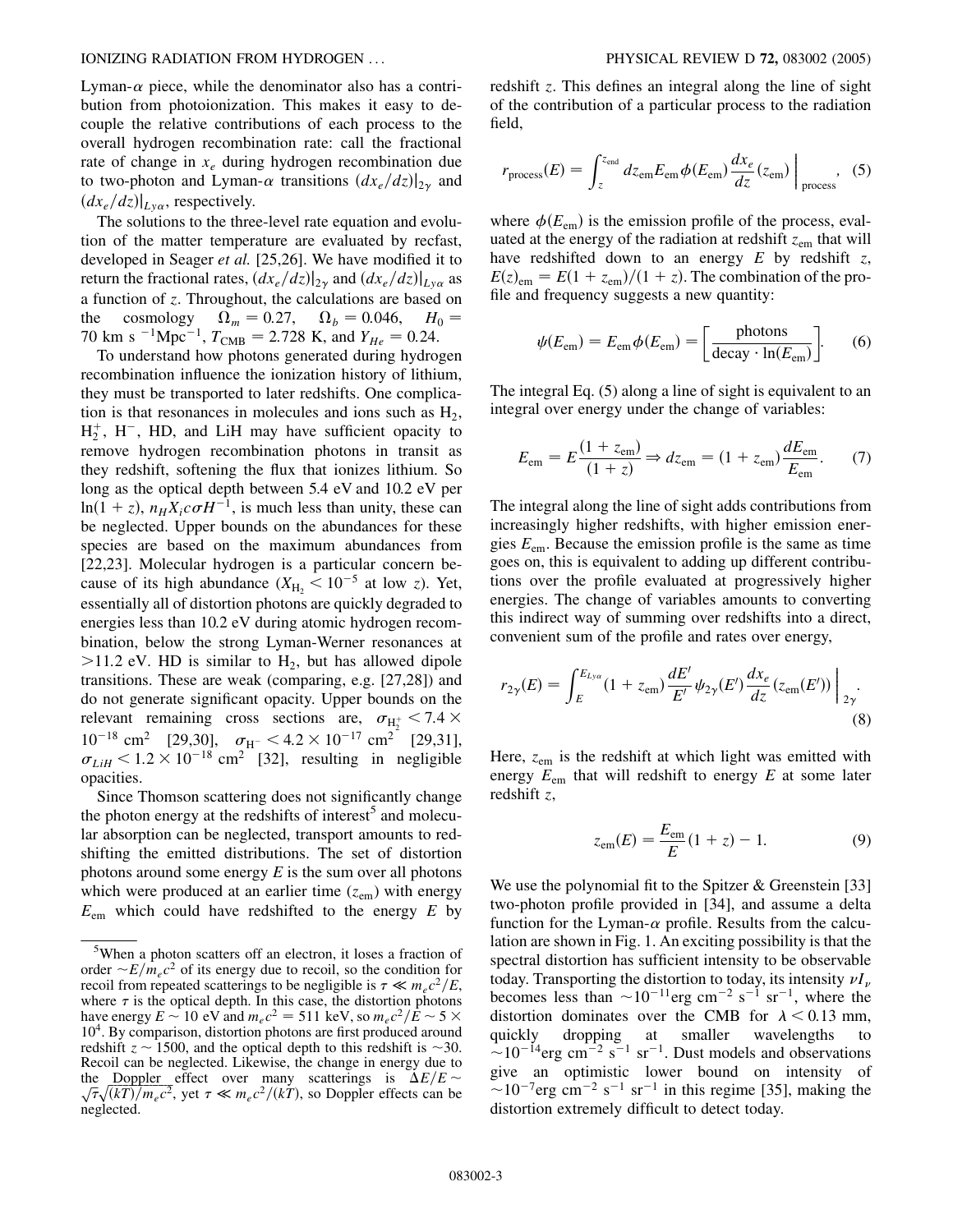

FIG. 1 (color online). The distortion field generated by  $n = 2$ decays of hydrogen during recombination dwarfs the highenergy tail of the CMB (shown in black dotted line). The ionization energy of lithium is shown to emphasize that even at late times, there is a large number of distortion photons above the ionization energy.

# **III. LITHIUM RECOMBINATION AND PHOTOIONIZATION**

The photoionization rate of Li<sub>I</sub> has a thermal contribution from the CMB and a nonthermal contribution from the integral of the cross section over the distortion field,  $\beta_{Li}$  =  $\beta_{\text{CMB}} + \beta_{\text{dist}}$ . The thermal photoionization rate is related by the Milne relations to the recombination rate  $\alpha_{Li}$ ,

$$
\beta_{\rm CMB} = \frac{g_e g_{\rm Lill}}{g_{\rm Lil}} \alpha_{\rm Li}(T_r) \exp\left\{-\frac{\chi_{\rm Lil}}{kT_r}\right\} \frac{(2\pi m_e k T_r)^{3/2}}{h^3}.
$$
 (10)

The Milne relations assume Boltzmann-distributed excited states at temperature  $T_r$ . Yet, the distortion photons may increase the population of excited states, increasing the ionization rate from CMB photons. If this effect is important, it can only increase  $\beta_{\text{CMB}}$ , and thus reduce the neutral lithium abundance. Ionization by a distortion photon occurs predominantly from the ground state. For the case A  $\text{Lin} \rightarrow \text{Li}$  recombination rate,  $\alpha_{\text{Li}}$ , we use a fit from Verner and Ferland [36],

$$
\alpha_{\text{Li}}(T_m) = a \left[ \sqrt{\frac{T_m}{T_0}} \left( 1 + \sqrt{\frac{T_m}{T_0}} \right)^{1-b} \left( 1 + \sqrt{\frac{T_m}{T_1}} \right)^{1+b} \right]^{-1}, \tag{11}
$$

where the coefficients are,  $a = 1.036 \times 10^{-11}$  cm<sup>3</sup> s<sup>-1</sup>,  $b = 0.3880$ ,  $T_0 = 1.077 \times 10^2$  K, and  $T_1 = 1.177 \times$  $10^7$  K. The fit is accurate to better than 4% (with maximum error less than 6%) [36] between 3 K and  $10^9$  K.

The nonthermal contribution to lithium photoionization from photons emitted during hydrogen recombination is the integral over the cross section,

Lithium photoionization rate



FIG. 2 (color online). The photoionization rate of lithium as a function of redshift, showing the contribution of nonthermal (distortion) photons, beginning to dominate shortly after hydrogen recombination. The nonthermal rate is fast compared to the inverse Hubble time, allowing a steady-state solution.

$$
\beta_{\text{dist}} = \int_{\chi_{\text{Li}_1}}^{E_{Lya}} \frac{dE'}{E'} (r_{2\gamma}(E') + r_{Lya}(E')) \sigma_{\text{Li}}(E') c. \quad (12)
$$

We use a fit to the photoionization cross section for Lin from [37] that has been smoothed over resonances. (There are no resonances in our energy range, so this is not a concern.) The fit is based on low-energy cross sections from the Opacity Project [38] and high-energy cross sections from a Hartree-Dirac-Slater method (though the highenergy cross section is unimportant here because there are no photons above  $E_{Ly\alpha} = 10.2 \text{ eV}$ :

$$
\sigma(y = E/E_0) = \sigma_0(y - 1)^2 y^{0.5P - 5.5} (1 + \sqrt{y/y_a})^{-P},
$$
\n(13)

where  $\sigma_0 = 1.87723 \times 10^{-6}$  cm<sup>3</sup> s<sup>-1</sup>/c, *P* = 4.895, and  $y_a = 15.01$ . The results for the nonthermal and thermal contributions to lithium photoionization as a function of redshift are shown in Fig. 2.

## **IV. IONIZATION HISTORY AND SCALING**

Lithium chemistry and the interaction between lithium ions, lithium hydride, etc. can be very complicated [22], but we will follow Stancil *et al.* [9] in tracking only photoionization and radiative recombination, the two most dominant reactions,

$$
Li^{+} + e^{-} \leftrightarrow Li + \gamma. \tag{14}
$$

The next leading order reaction is radiative charge transfer [9,39],

$$
Li + H^{+} \rightarrow Li^{+} + H + \gamma,
$$
 (15)

which is 2 orders of magnitude slower than Eq. (14) if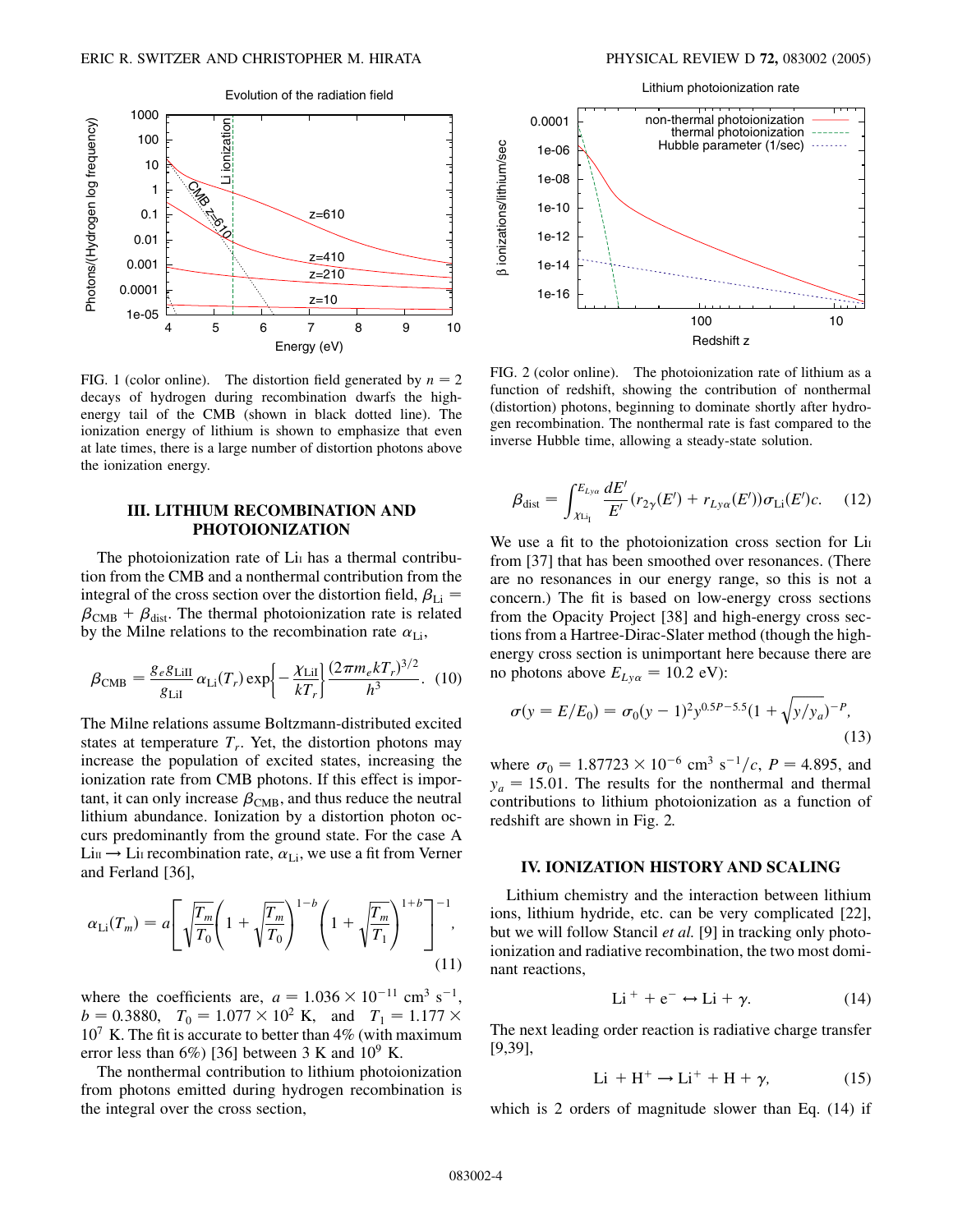distortion photons are neglected. Photoionization from distortions will only speed up Eq. (14) relative to Eq. (15), making charge transfer less important.

The rate equation describing the evolution of the neutral lithium fraction  $f_{\text{Li}}$  based on the recombination  $\alpha_{\text{Li}}$  rate and photoionization rate  $\beta_{\text{Li}}$  is

$$
\frac{df_{\rm Li}}{dz} = -(1+z)^{-1}H(z)^{-1}[\alpha_{\rm Li}n_e(1-f_{\rm Li}) - \beta_{\rm Li}f_{\rm Li}].
$$
\n(16)

The solution of the rate equation Eq. (16) is shown in Fig. 3.

Lithium recombination according to Eq. (16) goes through four major stages:

- (1) A Saha stage, where the lithium ionization states are in thermodynamic equilibrium;
- (2) A primary steady-state stage, in which the spectral distortion from the bulk of hydrogen recombination at  $z \sim 1300$  keeps lithium ionized;
- (3) A residual steady-state stage, in which the spectral distortion from  $z \sim 1300$  has redshifted to below the Li<sub>I</sub> ionization threshold, but lithium is kept ionized by UV radiation from residual hydrogen recombinations; and
- (4) A freeze-out stage, in which the time scale for all relevant reactions becomes larger than the Hubble time, and  $f_{Li}$  approaches a constant. It is during this stage that the steady-state approximation, Eq. (18), breaks down.

In the real universe, the first stars eventually turn on, increasing the UV background—probably ionizing essen-



FIG. 3 (color online). Lithium recombination history in the presence of an ionizing flux from the  $n = 2$  hydrogen recombinations to the ground state. Lithium recombines much more slowly than for a purely thermal CMB, as  $(1 + z)^{-3/2}$ , and remains largely ionized up until late times. This reduces the optical depth, and significantly reduces the imprint left on the CMB.

tially all of the intergalactic lithium. This occurs too late (i.e. too low *z*) to be of interest for the lithium feature in the CMB.

We now discuss each of the four stages in more detail.

#### **A. Saha stage (***z >* **700)**

Initially, Li<sub>I</sub> and L<sub>III</sub> coexist in a Saha equilibrium, where many thermal ionizing photons are present and the distortion is negligible. Note that the neutral fraction during this phase is extremely small,  $f_{Li}$   $< 10^{-7}$ . The Saha equation in this case is

$$
f_{\rm Li} = n_e \left(\frac{h^2}{2\pi m_e k T_r}\right)^{3/2} e^{\chi_{\rm LiI}/(kT_r)}.
$$
 (17)

This equation is valid until  $z \sim 700$ .

# **B. Primary steady-state stage**  $(400 < z < 700)$

Around  $z \sim 700$ , enough CMB photons redshift below the Li<sub>I</sub> ionization threshold so that a small number of distortion photons dominate the Li<sub>I</sub> photoionization rate. During this second stage, the neutral fraction continues to increase, but it lags far behind the Saha prediction. Although thermodynamic equilibrium no longer applies in this redshift range, the lifetime  $\beta_{Li}^{-1}$  of a neutral lithium atom is still small compared to the Hubble time  $H^{-1}$ . Thus a "steady state" occurs in which the net Li<sub>I</sub> production rate  $df_{Li}/dz$  is much smaller than either the recombination or photoionization rates in Eq. (16). Thus we have

$$
f_{\rm Li} \approx \alpha_{\rm Li} n_e / (\beta_{\rm Li} + \alpha_{\rm Li} n_e) \approx \alpha_{\rm Li} n_e / \beta_{\rm Li}.
$$
 (18)

[This steady-state solution for lithium is analogous to the "ionization equilibrium" of H<sub>I</sub> and H<sup>+</sup> in the Lyman- $\alpha$ forest. In both cases the recombination rate to form the neutral species (Li<sub>I</sub> or H<sub>I</sub>) is counterbalanced by photoionization by UV photons from a nonthermal source, which consists of hydrogen recombination radiation in the case of lithium versus stars and quasars in the Lyman- $\alpha$  forest. Neither case represents a true thermodynamic equilibrium because the radiation field is nonthermal.]

### **C.** Residual steady-state stage  $(20 < z < 400)$

When hydrogen recombination freezes out at  $z \sim 800$ , the residual ionization fraction  $x_e \sim \text{few} \times 10^{-4}$  changes very little. The Lyman- $\alpha$  photons produced at  $z \sim 800$  are cosmologically redshifted and by  $z \sim 400$  are no longer capable of ionizing Li<sub>I</sub>. Thus one might naively expect that after  $z \sim 400$ , lithium would fully recombine to Li<sub>I</sub>. As can be seen from Fig. 3, this is not the case: even after hydrogen recombination is ''frozen out,'' there are still a few residual recombinations occurring. These act as a source of UV photons, keeping the neutral lithium fraction small.

During the period of residual recombination, the steadystate solution for the neutral fraction can be simplified into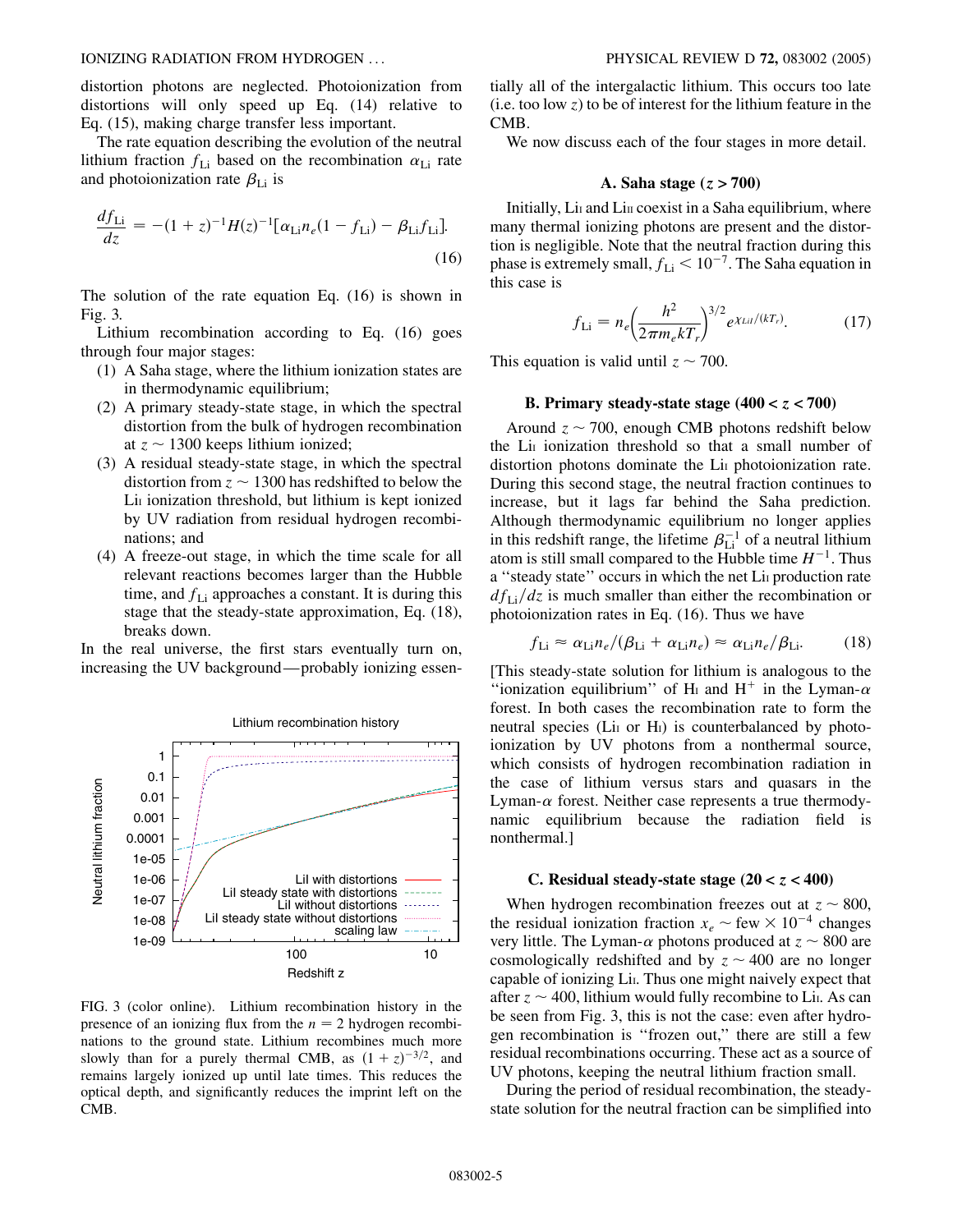#### ERIC R. SWITZER AND CHRISTOPHER M. HIRATA PHYSICAL REVIEW D **72,** 083002 (2005)

a scaling law by making two main assumptions: matter temperature changes adiabatically  $(T \propto a^{-2})$  after thermal decoupling at  $z \sim 200$ , and the relic electron fraction  $x_e$  is nearly constant after freeze-out. The low temperature limit of the recombination rate coefficient in Eq. (11) for adiabatic matter gives  $\alpha_{Li} \propto T^{-1/2} \propto a$ . The photoionization rate is then

$$
\beta_{\text{Li}} \propto \alpha_H n^2 x_e^2 t \propto a^{-7/2}.
$$
 (19)

 $(a \propto t^{2/3}$  for matter domination,  $H \propto t^{-1}$ . The number density squared scales as  $n^2 \propto a^{-6}$ .) Likewise for hydrogen,  $\alpha_H \propto a$ , so that the neutral lithium fraction is given by,

$$
f_{\rm Li} = \frac{n_{\rm Li}}{n_{\rm Li} + n_{\rm Li}} \approx \frac{n_{\rm Li}}{n_{\rm Li} + n_{\rm Li}} = \frac{\alpha_{\rm Li}}{\beta_{\rm Li}} n_e \propto \frac{a}{a^{7/2}} a^{-3} \propto a^{3/2}.
$$
\n(20)

The  $f_{\text{Li}} \propto a^{3/2}$  scaling law is shown in Fig. 3 and does a remarkably good job of reproducing the full numerical solution in the range from thermal decoupling at  $z \sim 200$ to lithium freeze-out at  $z \sim 20$ .

## **D. Freeze-out (***z <* **20)**

As the Universe continues to expand, the number of residual recombinations drops. Consequently the UV background becomes fainter, and eventually the lifetime of a lithium atom exceeds the Hubble time,  $\beta_{\text{Li}}^{-1} \gtrsim H^{-1}$ . Here, the neutral fraction of lithium breaks away from the  $a^{3/2}$ scaling and approaches a constant (see Fig. 3).

At some point the freeze-out is interrupted by cosmic reionization caused by the first stars and quasars. Current observations [40] indicate that hydrogen was reionized at  $z \geq 6$ ; lithium was presumably ionized even earlier because the prereionization universe was transparent to photons with energies of 5.4 –13.6 eV (except in the Lyman lines), which are capable of ionizing lithium. Regardless, this redshift range is not of interest for observations of the lithium resonance line scattering signal: scattering at  $z =$ 20 would be observed at a wavelength of  $14\mu$ m, where the CMB radiation is many orders of magnitude fainter than foreground emissions.

#### **V. SIGNATURE IN THE CMB**

The observability of the lithium signature in the CMB is determined principally by the optical depth through the Lin doublet. As noted in previous work [9–11], the major effect of lithium on small angular scales is to suppress the CMB temperature and polarization anisotropies by a factor of  $\exp(-\tau_{\text{Li}})$ , where  $\tau_{\text{Li}}$  is the optical depth through the Li<sub>I</sub> doublet. This suppression factor depends on the scattering redshift  $z_s$ , which in turn depends on the wavelength of the observation through the usual relation  $z_s$  $\lambda_{\rm obs}/(6708\text{\AA}) - 1$ . There are also intermediate-scale effects ( $\ell \sim 100$ ), namely, the Doppler temperature anisotropy due to motion of the gas at the lithium scattering redshift, and the polarization induced by Li<sub>I</sub> scattering. In the optically thin regime  $\tau_{Li} \ll 1$  of interest here, the magnitude of the effect as measured by, e.g. the change  $\Delta C_{\ell}$  in the CMB power spectrum, is proportional to  $\tau_{\text{Li}}$ . This section is primarily concerned with computing the optical depth  $\tau_{Li}$ . We will then argue by scaling from the results of Stancil *et al.* [9] that the signature is too small to be observed.

The optical depth of neutral lithium in terms of the neutral fraction, neglecting the small fraction occupying the upper states is [9,25,41]

$$
\tau_{\rm Li}(\lambda_{\rm obs}) = \sum_{i} \frac{\lambda_{1i}^3 A_{i1}}{8\pi} \frac{g_i}{g_1} \frac{f_{\rm Li}(z_{s,i}) X_{\rm Li} n_H(z_{s,i})}{H(z_{s,i})}.
$$
(21)

Here the sum extends over all excited levels accessible from the ground level, and the scattering redshifts are given by  $z_{s,i} = \lambda_{obs}/\lambda_{1i} - 1$ . Among those, only the  $2p J = 1/2$ and  $J = 3/2$  excitations at 1.8478 eV contribute for photons at low frequencies (the next allowed excitation is to  $3p^2P_{1/2,3/2}$  at 3.7 eV, where dust complicates observations), and each has an Einstein coefficient of  $3.72 \times$  $10^{7} s^{-1}$ , wavelengths of  $\lambda_{1/2} = 6707.76 \text{\AA}$  and  $\lambda_{3/2} =$ 6707.91Å, and degeneracies  $g_{1/2} = 2$  and  $g_{3/2} = 4$ [9,19]. The degeneracy of the ground level is  $g_1 = 2$ .

We also need to know the lithium abundance  $X_{\text{Li}}$  in order to compute the optical depth. There is some discord about the value of  $X_{Li}$ . Recent standard BBN abundance calculations based on the R-matrix method for low-energy nuclear cross sections yield  $X_{Li} = (4.15^{+0.49}_{-0.45}) \times 10^{-10}$  [42], while observations of low-metallicity stars give  $X_{Li}$  =  $(1.23^{+0.68}_{-0.32}) \times 10^{-10}$  [43]. The BBN value of  $X_{\text{Li}} = 4.15 \times$  $10^{-10}$  is used throughout this analysis. (If the measurement based on stars is correct, the optical depth is correspondingly reduced,  $\tau_{Li} \propto X_{Li}$ .) The optical depth with and without the spectral distortions is shown in Fig. 4.

The optical depths shown here are 3–4 orders of magnitude smaller than those found by Stancil *et al.* [9] in their Model A (which most closely matches the cosmology used here) in the interesting redshift range  $200 < z < 500$ . Instead of a  $\sim$  20% change in the CMB power spectrum at  $\lambda = 268 \mu \text{m}$  ( $z_s = 400$ ), we have  $\tau_{\text{Li}} \sim 10^{-5}$  and find a fractional change of the order of  $|\Delta C_{\ell}/C_{\ell}| \sim 2 \times 10^{-5}$ . A similar conclusion holds at other redshifts because we find that  $\tau_{Li}$  is always  $\leq 10^{-4}$ . Thus, with the standard BBN abundance of lithium, the temperature or polarization due to the lithium feature never exceeds about  $10^{-4}$  of the primary CMB anisotropy. This is extremely difficult to measure even in principle, and is well beyond the capabilities of current experiments in the relevant wavelength range.

In practice, the lithium signature must also be disentangled from the far infrared background (FIB).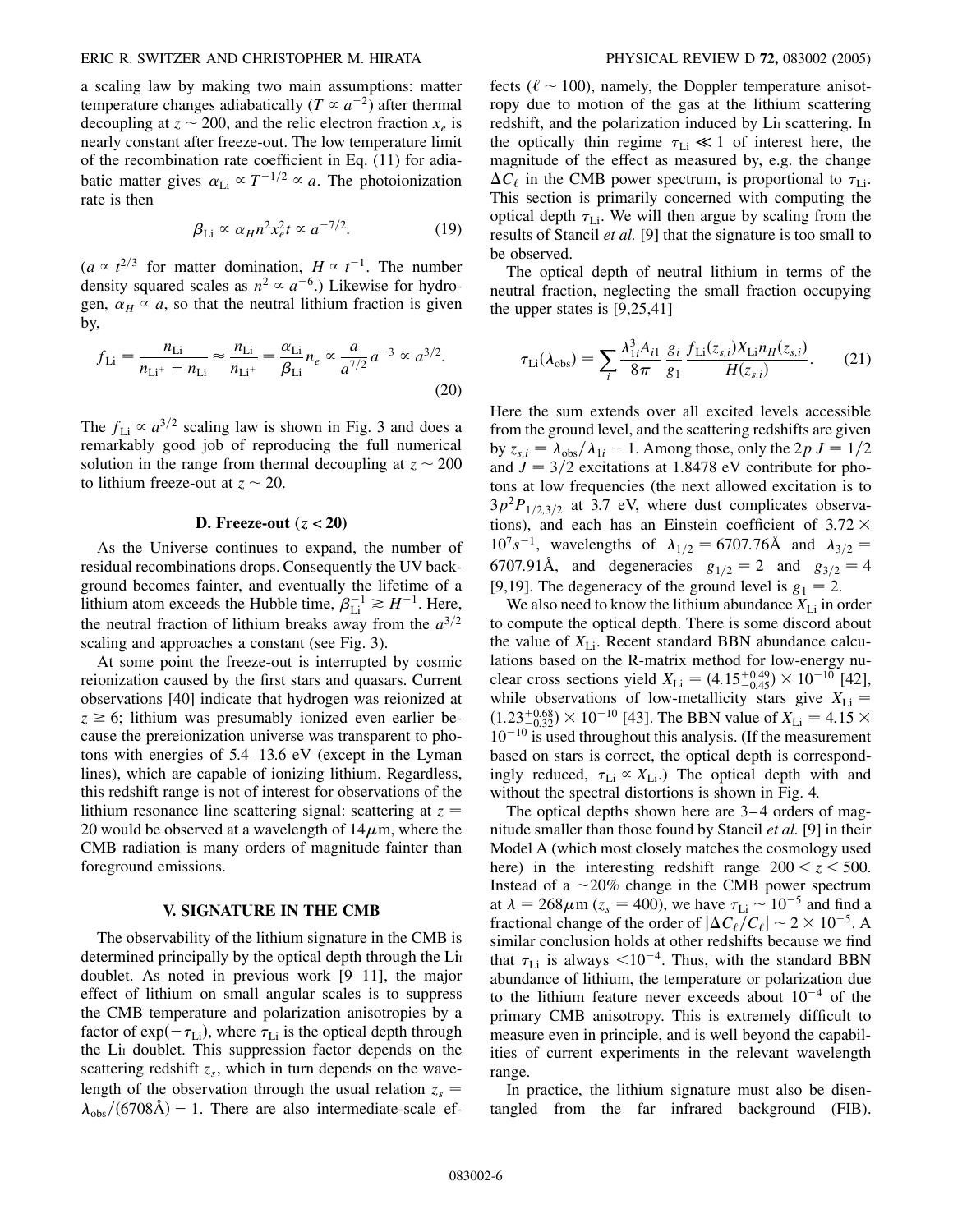

FIG. 4 (color online). A comparison of the optical depth through the resonance of neutral lithium, with and without the ionizing flux from hydrogen recombination.

Zaldarriaga & Loeb [10] estimate that the FIB fluctuations are comparable to the lithium signal in polarization and dominate over lithium in temperature anisotropy at  $z_s \sim$ 500, if  $\tau_{Li}$  is of order unity. At lower  $z_s$ , the FIB-to-CMB ratio increases dramatically. Since we calculate  $\tau_{Li}$  <  $10^{-4}$ , it follows that the lithium signal should be at most  $\sim$ 10<sup>-4</sup> of the FIB fluctuations. Thus the lithium signal will be undetectable unless both the experimental capabilities improve dramatically, and the FIB fluctuations turn out to be much smaller than predicted or very simple to model.

It is conceivable that the lithium abundance is greater than that predicted by standard BBN, with some inhomogeneous models giving  $X_{Li}$  one to 2 orders of magnitude larger. This is only sufficient to bring  $\tau_{Li}$  up to the  $10^{-3}$ - $10^{-2}$  range, which is still much smaller than previous predictions.

# **VI. SUBTLETIES**

While the three-level approximation provides a convenient way to estimate the spectral distortion from hydrogen recombination, it is a nonstandard application of an approach that was developed largely to calculate the free electron fraction accurately. In this section, we justify its application to the problem of lithium subject to concerns about lithium feedback, i.e. the possibility that Li<sub>I</sub> photoionizations could absorb the spectral distortion (Sec. VI A),  $H<sub>I</sub>$  2*s* and 2*p* falling out of equilibrium at late times, influencing the production of the distortion (Sec. VIB), and the accuracy of case B hydrogen recombination at late times (Sec.  $VIC$ ).

#### **A. Lithium feedback**

As lithium recombines to the ground state, it absorbs photons from the distortion field. In the most extreme case of this, all of the distortion photons are absorbed by a small number of lithiums, accelerating lithium recombination. We would like to show that this ''lithium feedback'' is negligible, and that it is realistic to use the distortion field set up by hydrogen recombination alone. This can be shown by checking that the total number of photons absorbed by lithium that could have ionized a Li<sub>I</sub> atom at redshift *z* is much less the total number of distortion photons. The number of photons per H nucleus that are absorbed  $(X_{\text{removed}})$  is equal to, and bounded by,

$$
X_{\text{removed}} = \int_{z}^{z_e(z)} \frac{X_{\text{Li}}(1 - f_{\text{Li}})n_e \alpha_{\text{Li}}}{H(z)} \frac{dz}{1 + z}
$$

$$
+ X_{\text{Li}}(f_{\text{Li}}|_{\text{initial}} - f_{\text{Li}}|_{\text{final}})
$$

$$
\leq X_{\text{Li}} \left[ \int_{z}^{z_e(z)} \frac{n_e \alpha_{\text{Li}}}{H(z)} \frac{dz}{1 + z} + 1 \right], \tag{22}
$$

where the endpoint of the integral is the maximum redshift where photon from a Lyman- $\alpha$  decay can be created so that it reaches *z* with enough energy to ionize lithium,

$$
z_e(z) = \frac{E_{Ly\alpha}}{\chi_{Li}} (1 + z) - 1.
$$
 (23)

By comparison, the number of photons above the Lin ionization threshold in the distortion per H nucleus  $(X_{\text{field}})$  is

$$
X_{\text{field}} = \int_{\chi_{\text{Li}}}^{E_{Lya}} \frac{dE'}{E'} r_{\text{distortion}}(E', z). \tag{24}
$$

The two integrals, Eqs. (22) and (24), are shown in Fig. 5. The number of photons removed from the distortion is several orders of magnitude less than the total distortion



FIG. 5 (color online). The maximum number of photons that lithium recombinations can remove from the distortion population is significantly less than the total distortion population, based on  $X_{Li} = 4.15 \times 10^{-10}$ . The distortion spectrum is wellapproximated by just those photons which are generated by hydrogen, without lithium feedback.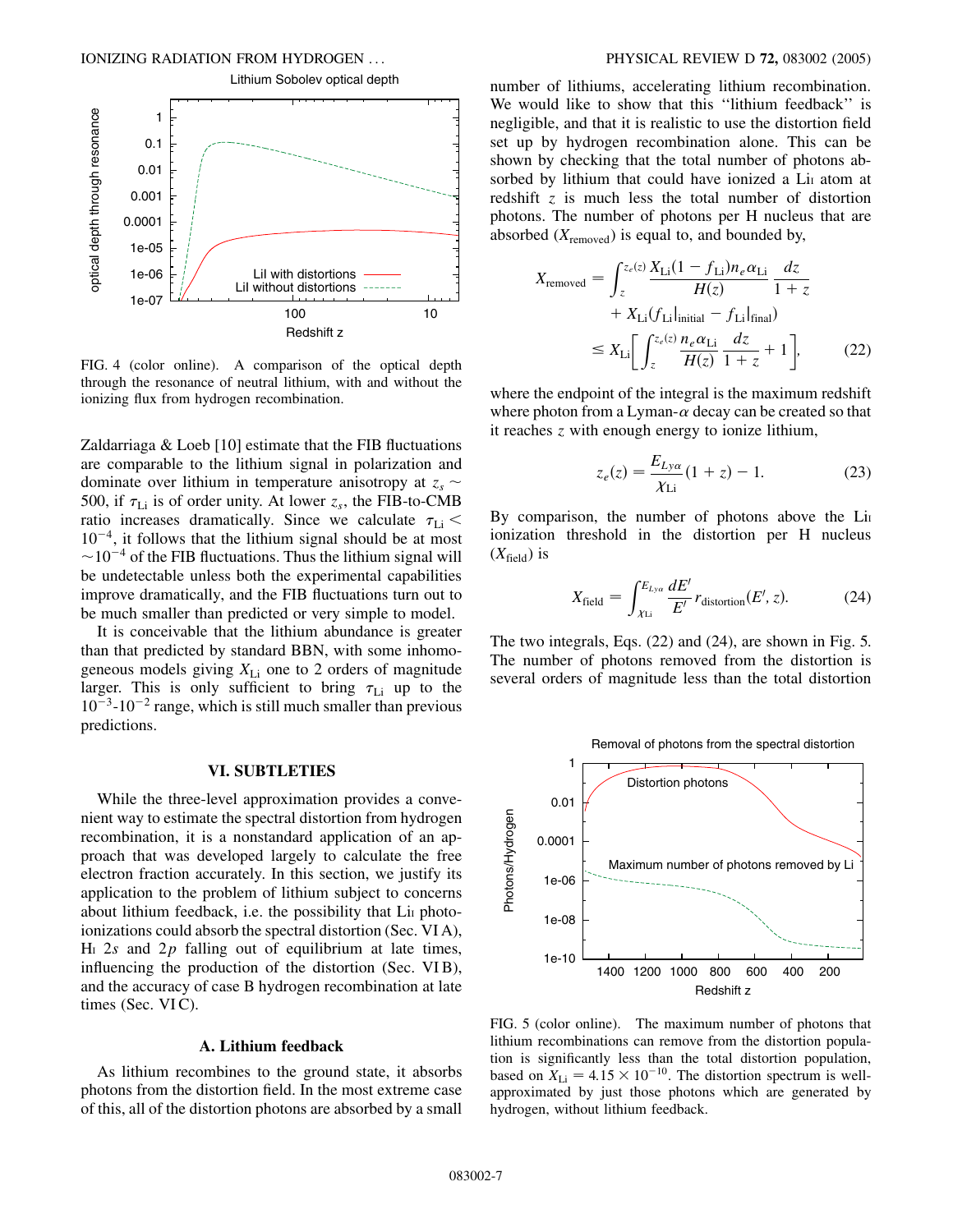population. This confirms that absorption of the distortion photons by lithium can be neglected.

# **B.2***s* - **2***p* **nonequilibrium**

The second primary concern is that the spectral distortion derived from rates in the three-level approximation may not be accurate because it assumes that 2*s* and 2*p* are in equilibrium in hydrogen. The reactions that keep 2*s* and 2*p* in equilibrium involve absorption and emission of Balmer and Paschen line photons. These are expected to slow down not long after hydrogen recombination when the CMB photons redshift to sufficiently low energies that they cannot excite Balmer transitions. This means that 2*s* and 2*p* could fall out of equilibrium because the ratio of effective recombination rates  $\alpha_{2p}^{\text{eff}}/\alpha_{2s}^{\text{eff}}$  differs from the statistical ratio  $g_{2p}/g_{2s} = 3$ . This becomes a concern for how well we understand the spectral distortion. If at late times, the majority of the decays are via the twophoton mechanism, then the ionizing flux will not be as hard as when production is a mixture of two-photon and Lyman- $\alpha$ , or all Lyman- $\alpha$ . Here we look at the worst and best case scenarios where the distortion is produced by only two photon processes, or only Lyman- $\alpha$  processes, shown in Fig. 6. This is a litmus test for whether 2*s* and 2*p* being out of equilibrium has any bearing on the conclusion: the lithium ionization history lies somewhere between both of these cases. As can be seen from the figure, even the two extremes do not alter the conclusion that lithium recombination is dramatically inhibited.



FIG. 6 (color online). For a spectral distortion produced by only Lyman- $\alpha$  decays, the spectral distortion is much harder, and lithium recombines less readily at early times. Alternately, for a distortion produced by only two photon decays, the softer radiation allows lithium to recombine more efficiently. This simulates the effect of hydrogen 2*p* and 2*s* falling out of equilibrium in its most extreme form. In both cases, lithium remains largely ionized up to late times.

### **C. Accuracy of recombination coefficients**

The third possible concern is that the case B hydrogen recombination coefficients used in recfast from Pequignot *et al.* [44] will not scale properly below 40 K, where residual hydrogen recombinations can ionize lithium (the coefficients are accurate at high temperatures during the bulk of recombination) [36,45]. The case A hydrogen recombination rates in Verner and Ferland [36] are accurate down to 3 K, with a maximum error of 6%. These can be converted to accurate case B rates that are similarly accurate down to 3 K by subtracting recombinations to the 1*s* level. The fitting form for case B hydrogen recombination of Pequignot *et al.* used in recfast departs from this more accurate calculation by less than  $\sim$  10% for temperatures above 3 K. The recombination coefficients used in recfast are accurate to several percent over the redshift range in question.

#### **VII. CONCLUSIONS**

We have shown that the nonthermal UV flux from hydrogen recombination is sufficient to keep lithium almost completely ionized throughout the cosmic Dark Ages. Previous studies have only considered the thermal tail of the CMB, which is not enough to ionize lithium at times later than  $z \approx 400$ -500. The UV flux from hydrogen recombinations dramatically reduces the optical depth through the Li<sub>I</sub> doublet and the prospect for observing a lithium signal in the CMB. This is unfortunate because the lithium scattering signal, had it been detectable, would have been a valuable cosmological probe in the  $200 < z <$ 500 redshift range and would have improved our understanding of BBN physics by permitting a clean measurement of the primordial lithium abundance.

UV radiation from hydrogen recombination may also be important for the production of molecules such as  $H_2$ , LiH, and HD because some of the intermediate products, catalysts, and final states can be destroyed by UV radiation.  $H<sub>2</sub>$  and HD have been suggested as coolants for gas clouds in the early universe which could be important for the formation of the first baryonic structures. Cooling processes will also be crucial in our understanding of upcoming high-redshift 21 cm surveys, both directly if an H<sub>I</sub> signal from minihaloes is observed [46], and indirectly because cooling affects the formation of UV sources such as stars. These results highlight the importance of developing a code to track the radiation field during recombination, and we hope to discuss a new algorithm for this in a future paper.

## **ACKNOWLEDGMENTS**

C. H. acknowledges the support of NASA Grant No. NGT5-50383. We acknowledge useful discussions with Uroš Seljak and Avi Loeb.